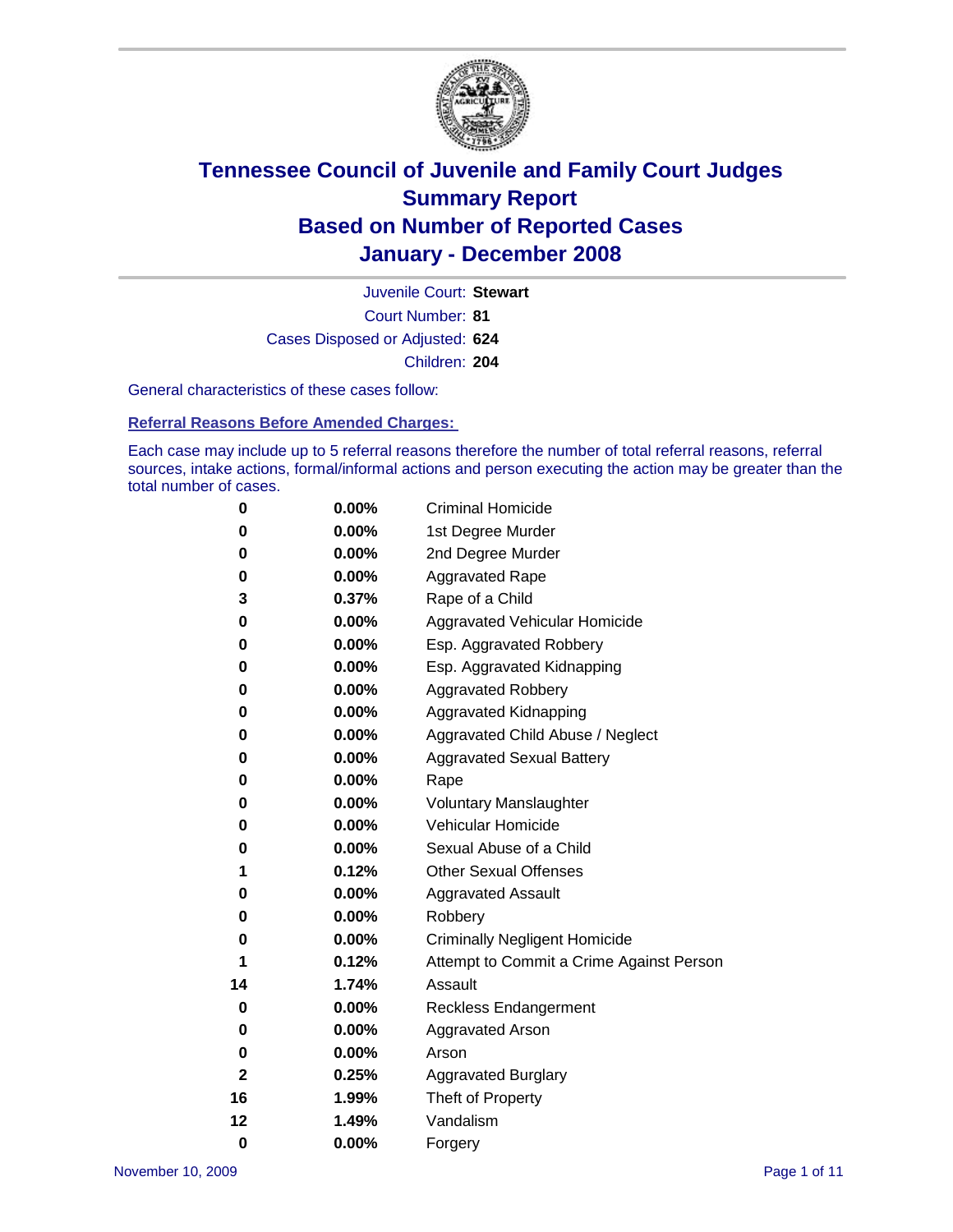

Court Number: **81** Juvenile Court: **Stewart** Cases Disposed or Adjusted: **624** Children: **204**

#### **Referral Reasons Before Amended Charges:**

Each case may include up to 5 referral reasons therefore the number of total referral reasons, referral sources, intake actions, formal/informal actions and person executing the action may be greater than the total number of cases.

| 0            | 0.00%    | <b>Worthless Checks</b>                                     |
|--------------|----------|-------------------------------------------------------------|
| 0            | 0.00%    | Illegal Possession / Fraudulent Use of Credit / Debit Cards |
| 19           | 2.36%    | <b>Burglary</b>                                             |
| 1            | 0.12%    | Unauthorized Use of a Vehicle                               |
| 0            | $0.00\%$ | <b>Cruelty to Animals</b>                                   |
| $\mathbf{2}$ | 0.25%    | Sale of Controlled Substances                               |
| 30           | 3.72%    | <b>Other Drug Offenses</b>                                  |
| 5            | 0.62%    | Possession of Controlled Substances                         |
| 0            | $0.00\%$ | <b>Criminal Attempt</b>                                     |
| 3            | 0.37%    | Carrying Weapons on School Property                         |
| 7            | 0.87%    | Unlawful Carrying / Possession of a Weapon                  |
| $\mathbf{2}$ | 0.25%    | <b>Evading Arrest</b>                                       |
| 0            | 0.00%    | <b>Escape</b>                                               |
| 8            | 0.99%    | Driving Under Influence (DUI)                               |
| 17           | 2.11%    | Possession / Consumption of Alcohol                         |
| 0            | 0.00%    | Resisting Stop, Frisk, Halt, Arrest or Search               |
| 0            | 0.00%    | <b>Aggravated Criminal Trespass</b>                         |
| 8            | 0.99%    | Harassment                                                  |
| $\mathbf 2$  | 0.25%    | Failure to Appear                                           |
| 5            | 0.62%    | Filing a False Police Report                                |
| 0            | $0.00\%$ | Criminal Impersonation                                      |
| 10           | 1.24%    | <b>Disorderly Conduct</b>                                   |
| 4            | 0.50%    | <b>Criminal Trespass</b>                                    |
| 3            | 0.37%    | <b>Public Intoxication</b>                                  |
| 0            | $0.00\%$ | Gambling                                                    |
| 87           | 10.79%   | Traffic                                                     |
| 0            | $0.00\%$ | Local Ordinances                                            |
| 0            | 0.00%    | Violation of Wildlife Regulations                           |
| 5            | 0.62%    | Contempt of Court                                           |
| 17           | 2.11%    | Violation of Probation                                      |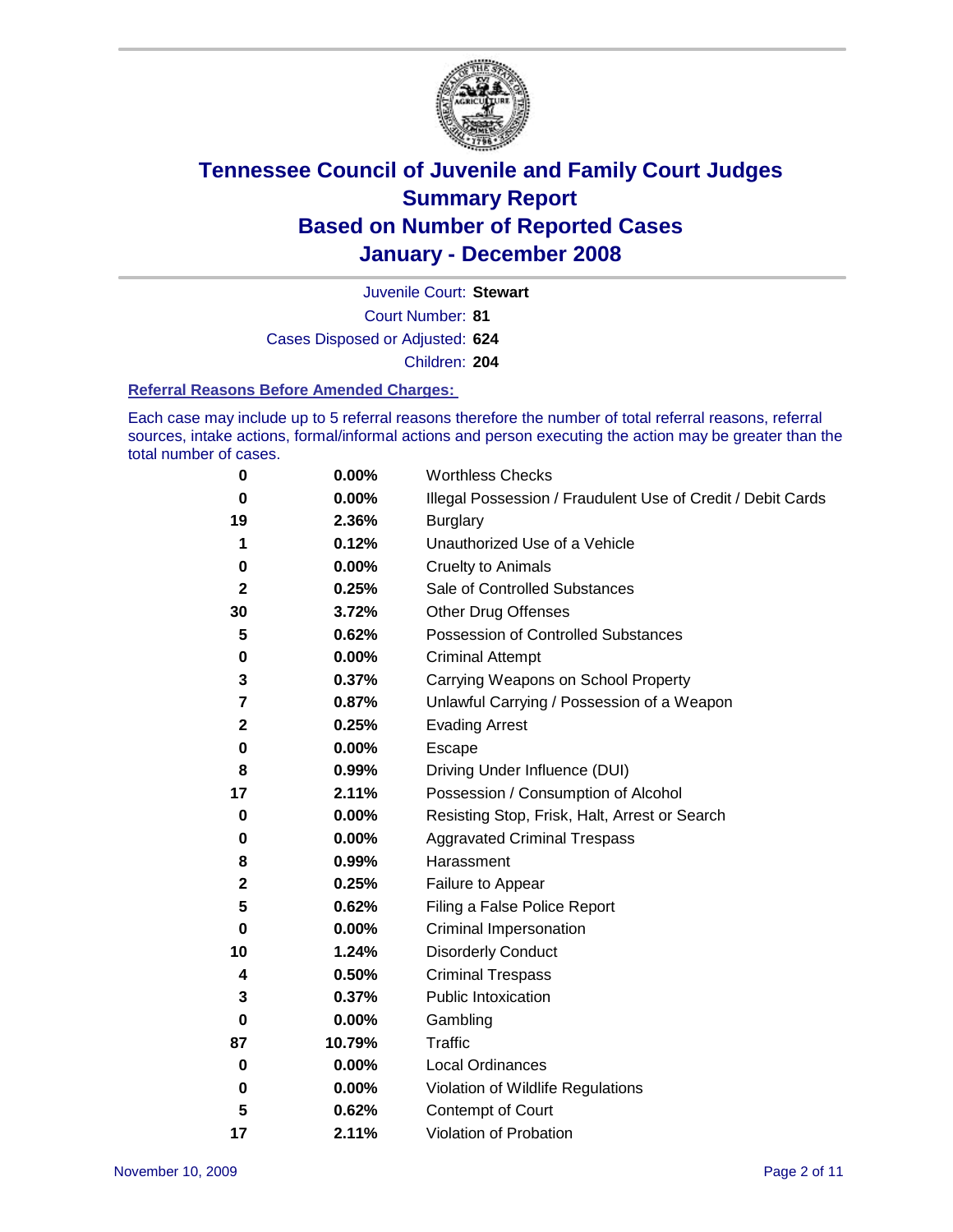

Court Number: **81** Juvenile Court: **Stewart** Cases Disposed or Adjusted: **624** Children: **204**

#### **Referral Reasons Before Amended Charges:**

Each case may include up to 5 referral reasons therefore the number of total referral reasons, referral sources, intake actions, formal/informal actions and person executing the action may be greater than the total number of cases.

| $\bf{0}$     | 0.00%    | Violation of Aftercare                 |
|--------------|----------|----------------------------------------|
| 12           | 1.49%    | <b>Unruly Behavior</b>                 |
| $\mathbf{2}$ | 0.25%    | Truancy                                |
| 3            | 0.37%    | In-State Runaway                       |
| $\bf{0}$     | 0.00%    | Out-of-State Runaway                   |
| $\bf{0}$     | $0.00\%$ | Possession of Tobacco Products         |
| $\mathbf{2}$ | 0.25%    | Violation of a Valid Court Order       |
| 4            | 0.50%    | Violation of Curfew                    |
| $\mathbf 0$  | $0.00\%$ | Sexually Abused Child                  |
| $\bf{0}$     | $0.00\%$ | <b>Physically Abused Child</b>         |
| 31           | 3.85%    | Dependency / Neglect                   |
| 4            | 0.50%    | <b>Termination of Parental Rights</b>  |
| $\bf{0}$     | $0.00\%$ | <b>Violation of Pretrial Diversion</b> |
| 0            | $0.00\%$ | Violation of Informal Adjustment       |
| 147          | 18.24%   | <b>Judicial Review</b>                 |
| 244          | 30.27%   | <b>Administrative Review</b>           |
| 15           | 1.86%    | <b>Foster Care Review</b>              |
| 24           | 2.98%    | Custody                                |
| 14           | 1.74%    | Visitation                             |
| 7            | 0.87%    | Paternity / Legitimation               |
| 4            | 0.50%    | <b>Child Support</b>                   |
| 0            | $0.00\%$ | <b>Request for Medical Treatment</b>   |
| $\bf{0}$     | 0.00%    | <b>Consent to Marry</b>                |
| 9            | 1.12%    | Other                                  |
| 806          | 100.00%  | <b>Total Referrals</b>                 |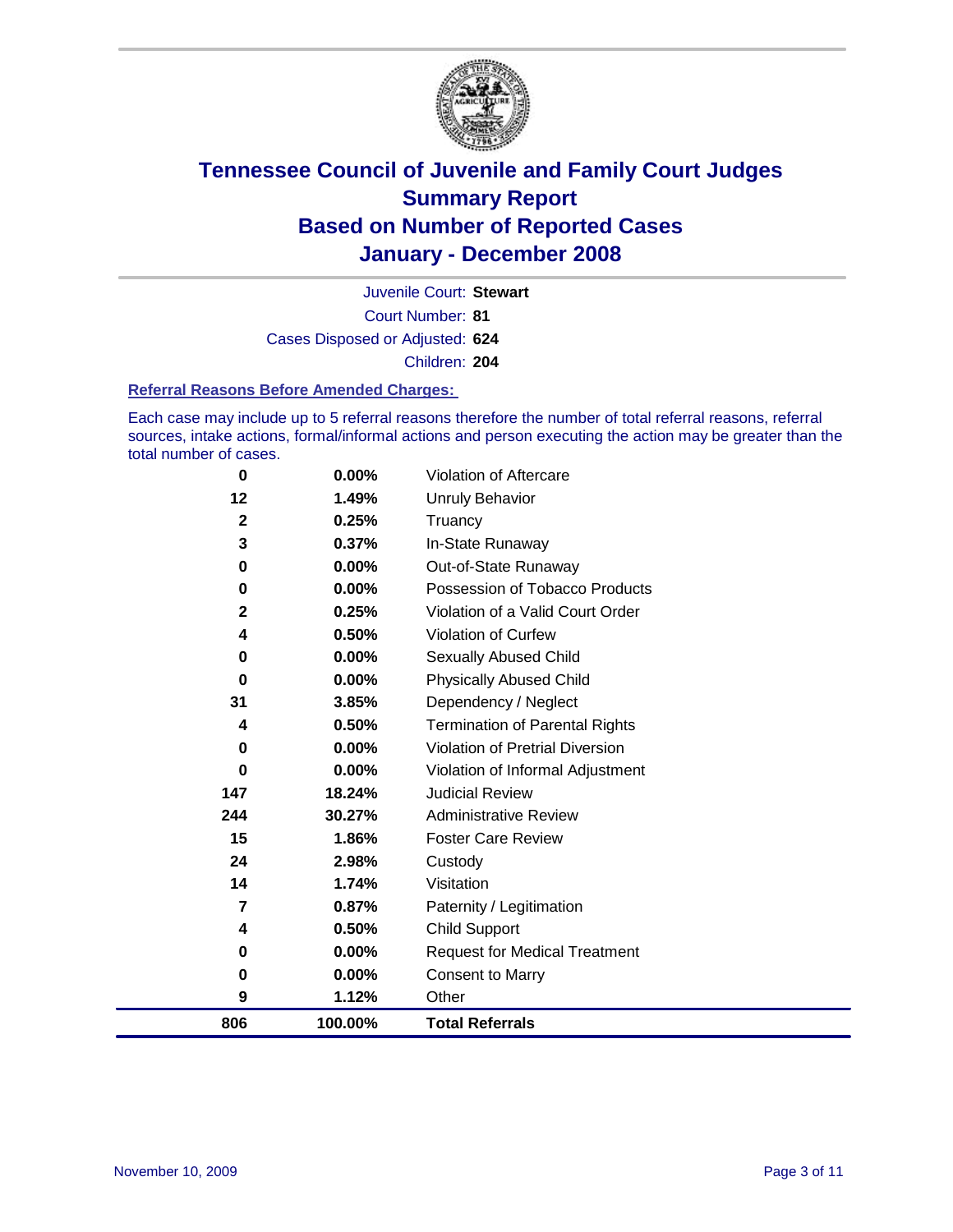

|                            |                                 | Juvenile Court: Stewart           |  |
|----------------------------|---------------------------------|-----------------------------------|--|
|                            |                                 | <b>Court Number: 81</b>           |  |
|                            | Cases Disposed or Adjusted: 624 |                                   |  |
|                            |                                 | Children: 204                     |  |
| <b>Referral Sources: 1</b> |                                 |                                   |  |
| 252                        | 31.27%                          | Law Enforcement                   |  |
| 21                         | 2.61%                           | Parents                           |  |
| 16                         | 1.99%                           | <b>Relatives</b>                  |  |
| 0                          | $0.00\%$                        | Self                              |  |
| 5                          | 0.62%                           | School                            |  |
| 0                          | $0.00\%$                        | <b>CSA</b>                        |  |
| 97                         | 12.03%                          | <b>DCS</b>                        |  |
| 0                          | 0.00%                           | <b>Other State Department</b>     |  |
| 0                          | $0.00\%$                        | <b>District Attorney's Office</b> |  |

| 806 | 100.00% | <b>Total Referral Sources</b> |  |
|-----|---------|-------------------------------|--|
| 8   | 0.99%   | Other                         |  |
| 0   | 0.00%   | Unknown                       |  |
| 0   | 0.00%   | Hospital                      |  |
| 10  | 1.24%   | Child & Parent                |  |
| 17  | 2.11%   | Victim                        |  |
| 1   | 0.12%   | <b>Other Court</b>            |  |
| 0   | 0.00%   | Social Agency                 |  |
| 379 | 47.02%  | <b>Court Staff</b>            |  |
|     |         |                               |  |

#### **Age of Child at Referral: 2**

| 0  |        |                    |                         |
|----|--------|--------------------|-------------------------|
|    |        |                    |                         |
| 0  | 0.00%  | Ages 19 and Over   |                         |
| 59 | 28.92% | Ages 17 through 18 |                         |
| 68 | 33.33% | Ages 15 through 16 |                         |
| 29 | 14.22% | Ages 13 through 14 |                         |
| 9  | 4.41%  | Ages 11 through 12 |                         |
| 39 | 19.12% | Ages 10 and Under  |                         |
|    |        |                    | 0.00%<br><b>Unknown</b> |

<sup>1</sup> If different than number of Referral Reasons (806), verify accuracy of your court's data.

<sup>2</sup> One child could be counted in multiple categories, verify accuracy of your court's data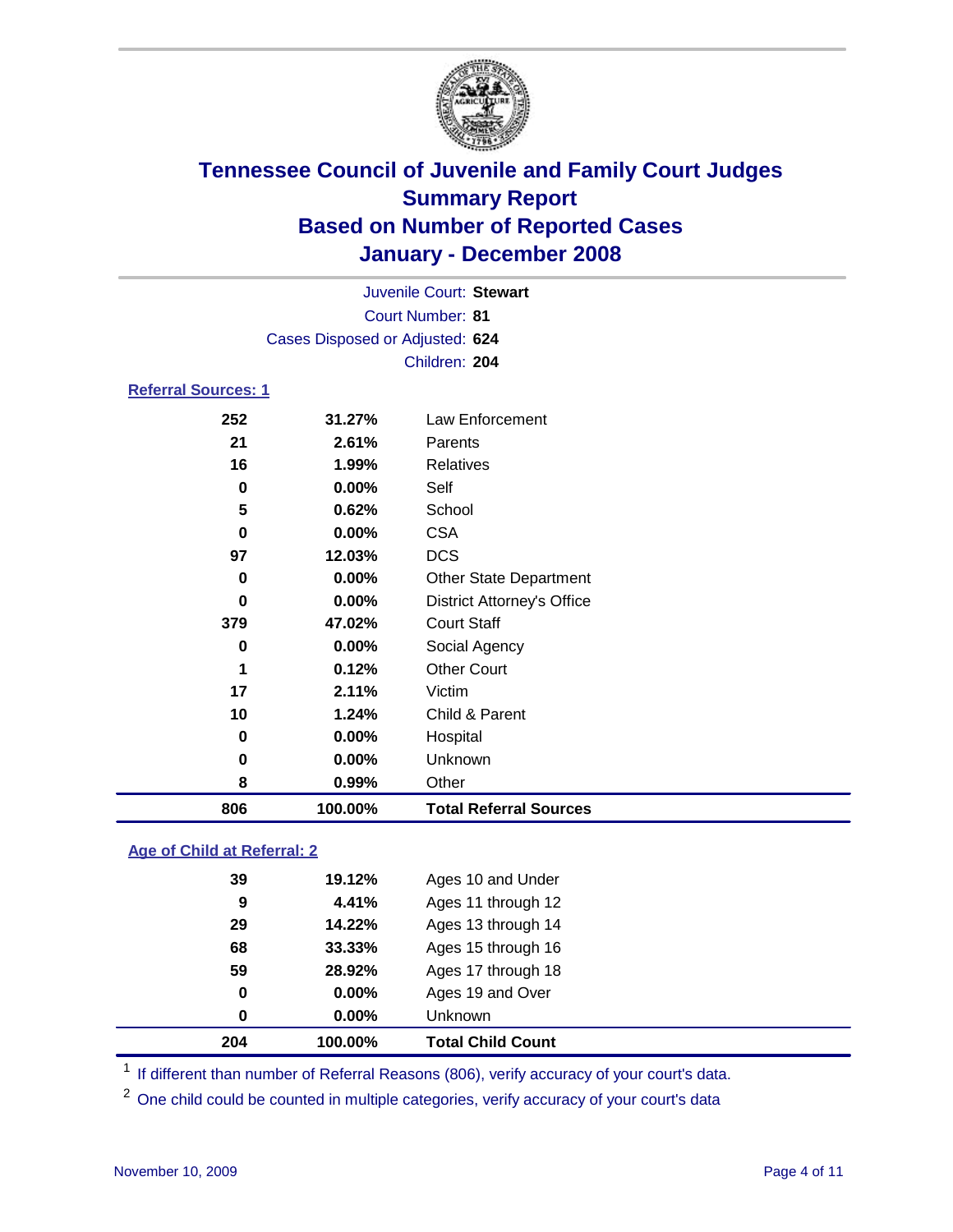

| Juvenile Court: Stewart                 |                                 |                          |  |  |  |
|-----------------------------------------|---------------------------------|--------------------------|--|--|--|
|                                         | Court Number: 81                |                          |  |  |  |
|                                         | Cases Disposed or Adjusted: 624 |                          |  |  |  |
|                                         |                                 | Children: 204            |  |  |  |
| Sex of Child: 1                         |                                 |                          |  |  |  |
| 132                                     | 64.71%                          | Male                     |  |  |  |
| 72                                      | 35.29%                          | Female                   |  |  |  |
| $\bf{0}$                                | 0.00%                           | Unknown                  |  |  |  |
| 204                                     | 100.00%                         | <b>Total Child Count</b> |  |  |  |
| Race of Child: 1                        |                                 |                          |  |  |  |
| 188                                     | 92.16%                          | White                    |  |  |  |
| 7                                       | 3.43%                           | African American         |  |  |  |
| $\mathbf 2$                             | 0.98%                           | Native American          |  |  |  |
| $\bf{0}$                                | 0.00%                           | Asian                    |  |  |  |
| $\overline{7}$                          | 3.43%                           | Mixed                    |  |  |  |
| $\mathbf 0$                             | 0.00%                           | Unknown                  |  |  |  |
| 204                                     | 100.00%                         | <b>Total Child Count</b> |  |  |  |
| <b>Hispanic Origin: 1</b>               |                                 |                          |  |  |  |
| 3                                       | 1.47%                           | Yes                      |  |  |  |
| 200                                     | 98.04%                          | <b>No</b>                |  |  |  |
| 1                                       | 0.49%                           | Unknown                  |  |  |  |
| 204                                     | 100.00%                         | <b>Total Child Count</b> |  |  |  |
| <b>School Enrollment of Children: 1</b> |                                 |                          |  |  |  |
| 179                                     | 87.75%                          | Yes                      |  |  |  |
| 25                                      | 12.25%                          | No                       |  |  |  |
| $\mathbf 0$                             | 0.00%                           | Unknown                  |  |  |  |
| 204                                     | 100.00%                         | <b>Total Child Count</b> |  |  |  |

One child could be counted in multiple categories, verify accuracy of your court's data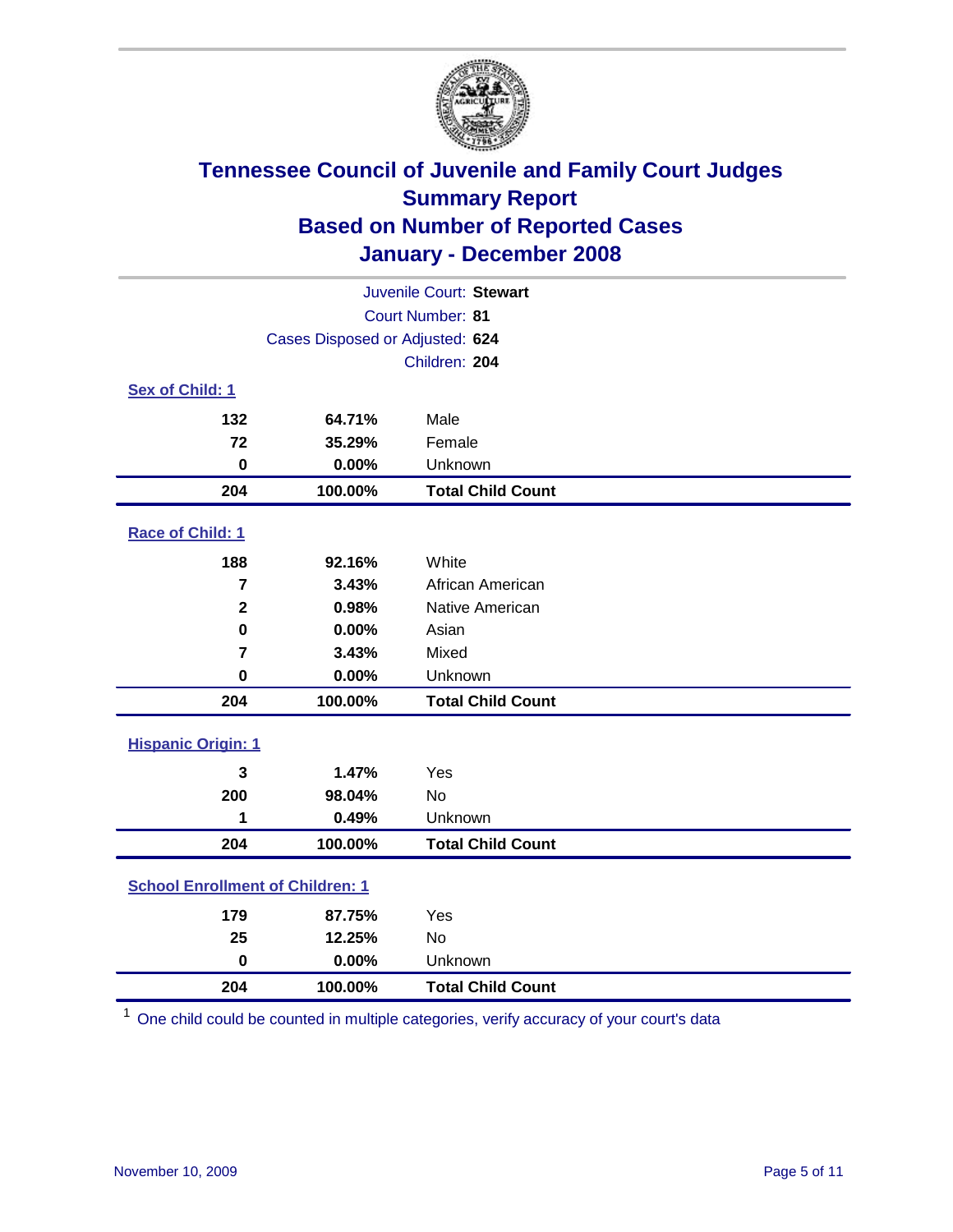

Court Number: **81** Juvenile Court: **Stewart** Cases Disposed or Adjusted: **624** Children: **204**

#### **Living Arrangement of Child at Time of Referral: 1**

| 204 | 100.00%  | <b>Total Child Count</b>     |
|-----|----------|------------------------------|
| 7   | 3.43%    | Other                        |
| 0   | 0.00%    | Unknown                      |
|     | 0.49%    | Independent                  |
| 0   | $0.00\%$ | In an Institution            |
| 1   | 0.49%    | In a Residential Center      |
| 3   | 1.47%    | In a Group Home              |
| 14  | 6.86%    | With Foster Family           |
| 2   | 0.98%    | With Adoptive Parents        |
| 33  | 16.18%   | <b>With Relatives</b>        |
| 18  | 8.82%    | With Father                  |
| 33  | 16.18%   | With Mother                  |
| 28  | 13.73%   | With Mother and Stepfather   |
| 12  | 5.88%    | With Father and Stepmother   |
| 52  | 25.49%   | With Both Biological Parents |
|     |          |                              |

#### **Type of Detention: 2**

| 624          | 100.00%  | <b>Total Detention Count</b> |  |
|--------------|----------|------------------------------|--|
| 0            | $0.00\%$ | Other                        |  |
| 613          | 98.24%   | Does Not Apply               |  |
| 0            | $0.00\%$ | <b>Unknown</b>               |  |
| 0            | $0.00\%$ | <b>Psychiatric Hospital</b>  |  |
| 0            | 0.00%    | Jail - No Separation         |  |
| 0            | $0.00\%$ | Jail - Partial Separation    |  |
| 0            | $0.00\%$ | Jail - Complete Separation   |  |
| 9            | 1.44%    | Juvenile Detention Facility  |  |
| $\mathbf{2}$ | 0.32%    | Non-Secure Placement         |  |
|              |          |                              |  |

<sup>1</sup> One child could be counted in multiple categories, verify accuracy of your court's data

<sup>2</sup> If different than number of Cases (624) verify accuracy of your court's data.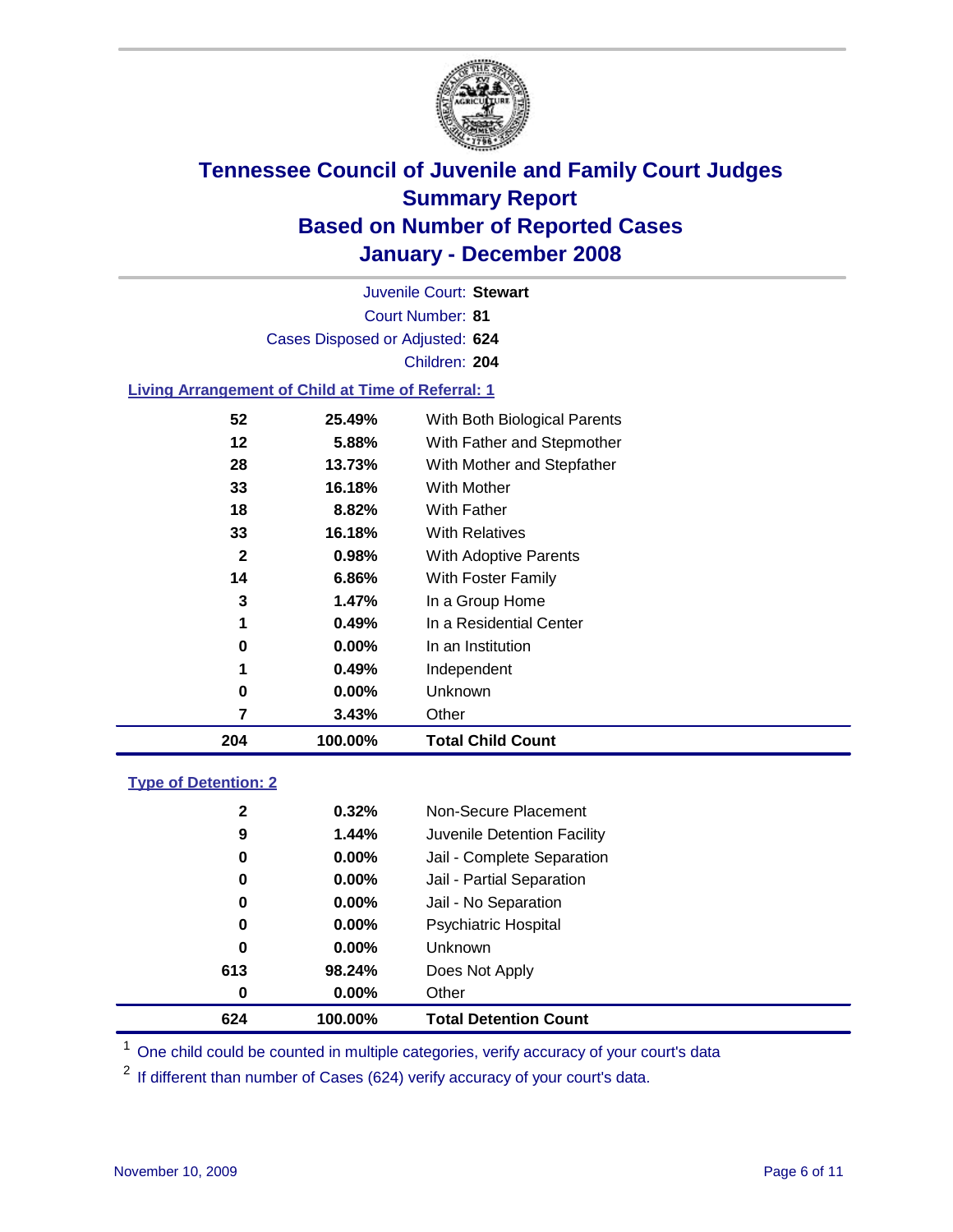

|                                                    | Juvenile Court: Stewart         |                                      |  |  |  |
|----------------------------------------------------|---------------------------------|--------------------------------------|--|--|--|
|                                                    | Court Number: 81                |                                      |  |  |  |
|                                                    | Cases Disposed or Adjusted: 624 |                                      |  |  |  |
|                                                    |                                 | Children: 204                        |  |  |  |
| <b>Placement After Secure Detention Hearing: 1</b> |                                 |                                      |  |  |  |
| 1                                                  | 0.16%                           | Returned to Prior Living Arrangement |  |  |  |
| 9                                                  | 1.44%                           | Juvenile Detention Facility          |  |  |  |
|                                                    | 0.16%                           | Jail                                 |  |  |  |
| 0                                                  | 0.00%                           | Shelter / Group Home                 |  |  |  |
| $\bf{0}$                                           | 0.00%                           | <b>Foster Family Home</b>            |  |  |  |
| $\bf{0}$                                           | 0.00%                           | Psychiatric Hospital                 |  |  |  |
| 0                                                  | 0.00%                           | Unknown                              |  |  |  |
| 613                                                | 98.24%                          | Does Not Apply                       |  |  |  |
| $\bf{0}$                                           | 0.00%                           | Other                                |  |  |  |
| 624                                                | 100.00%                         | <b>Total Placement Count</b>         |  |  |  |
| <b>Intake Actions: 2</b>                           |                                 |                                      |  |  |  |
| 261                                                | 32.38%                          | <b>Petition Filed</b>                |  |  |  |
| 43                                                 | 5.33%                           | <b>Motion Filed</b>                  |  |  |  |
| 109                                                | 13.52%                          | <b>Citation Processed</b>            |  |  |  |
| 1                                                  | 0.12%                           | Notification of Paternity Processed  |  |  |  |
| 144                                                | 17.87%                          | Scheduling of Judicial Review        |  |  |  |
| 237                                                | 29.40%                          | Scheduling of Administrative Review  |  |  |  |
| 3                                                  | 0.37%                           | Scheduling of Foster Care Review     |  |  |  |
| 0                                                  | 0.00%                           | Unknown                              |  |  |  |
| 6                                                  |                                 |                                      |  |  |  |
|                                                    | 0.74%                           | Does Not Apply                       |  |  |  |
| $\mathbf 2$                                        | 0.25%                           | Other                                |  |  |  |

<sup>1</sup> If different than number of Cases (624) verify accuracy of your court's data.

<sup>2</sup> If different than number of Referral Reasons (806), verify accuracy of your court's data.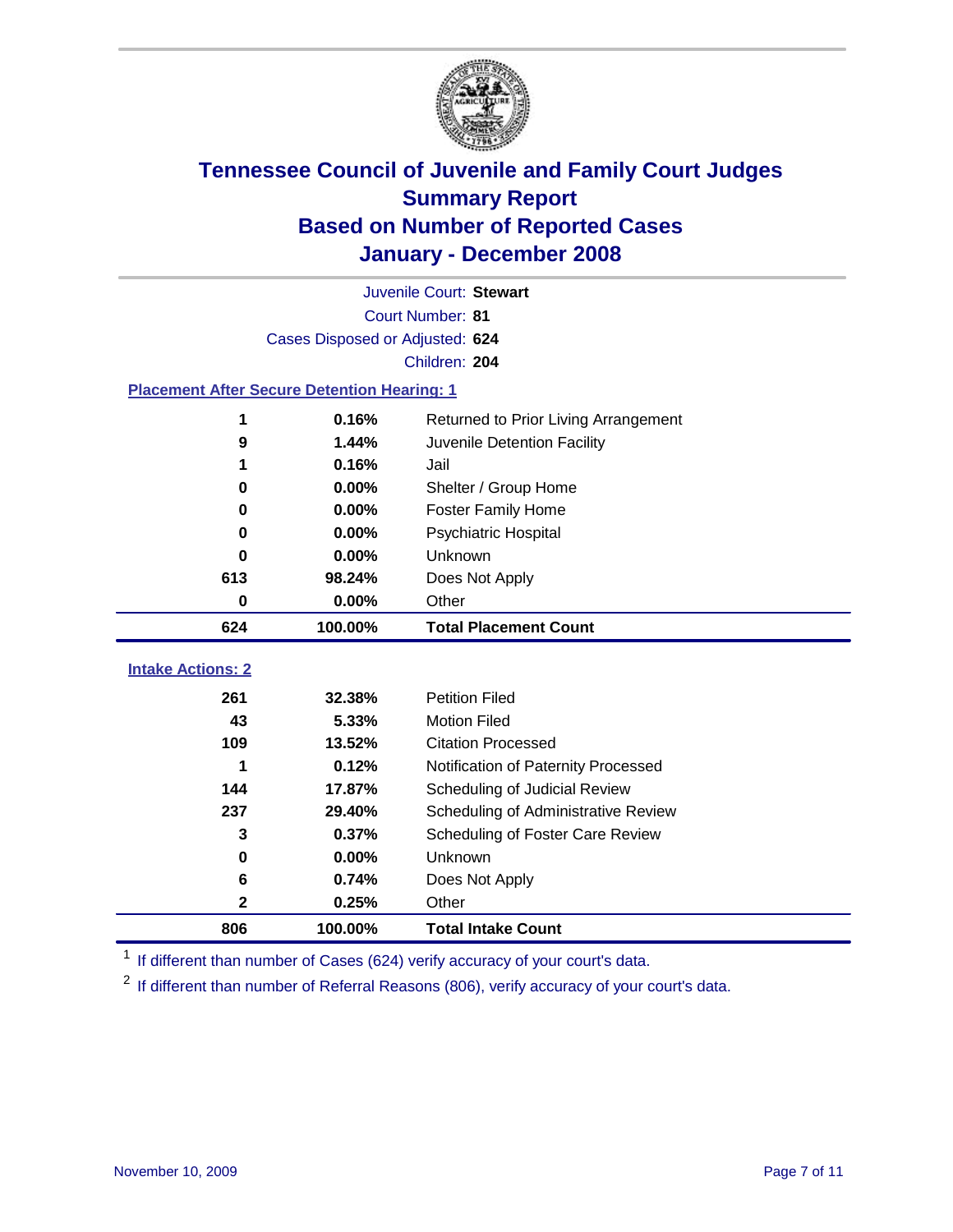

Court Number: **81** Juvenile Court: **Stewart** Cases Disposed or Adjusted: **624** Children: **204**

#### **Last Grade Completed by Child: 1**

| 204          | 100.00% | <b>Total Child Count</b> |
|--------------|---------|--------------------------|
| 0            | 0.00%   | Other                    |
| 0            | 0.00%   | Unknown                  |
| $\bf{0}$     | 0.00%   | Never Attended School    |
| $\mathbf{2}$ | 0.98%   | Graduated                |
| $\mathbf 2$  | 0.98%   | <b>GED</b>               |
| $\bf{0}$     | 0.00%   | Non-Graded Special Ed    |
| 3            | 1.47%   | 12th Grade               |
| 30           | 14.71%  | 11th Grade               |
| 41           | 20.10%  | 10th Grade               |
| 33           | 16.18%  | 9th Grade                |
| 30           | 14.71%  | 8th Grade                |
| 13           | 6.37%   | 7th Grade                |
| 6            | 2.94%   | 6th Grade                |
| 6            | 2.94%   | 5th Grade                |
| $\mathbf 2$  | 0.98%   | 4th Grade                |
| 3            | 1.47%   | 3rd Grade                |
| 1            | 0.49%   | 2nd Grade                |
| $\mathbf 2$  | 0.98%   | 1st Grade                |
| 5            | 2.45%   | Kindergarten             |
| 5            | 2.45%   | Preschool                |
| 20           | 9.80%   | Too Young for School     |

### **Enrolled in Special Education: 1**

| 204      | 100.00%            | <b>Total Child Count</b> |
|----------|--------------------|--------------------------|
| 163<br>0 | 79.90%<br>$0.00\%$ | No<br>Unknown            |
|          |                    |                          |
| 41       | 20.10%             | Yes                      |

<sup>1</sup> One child could be counted in multiple categories, verify accuracy of your court's data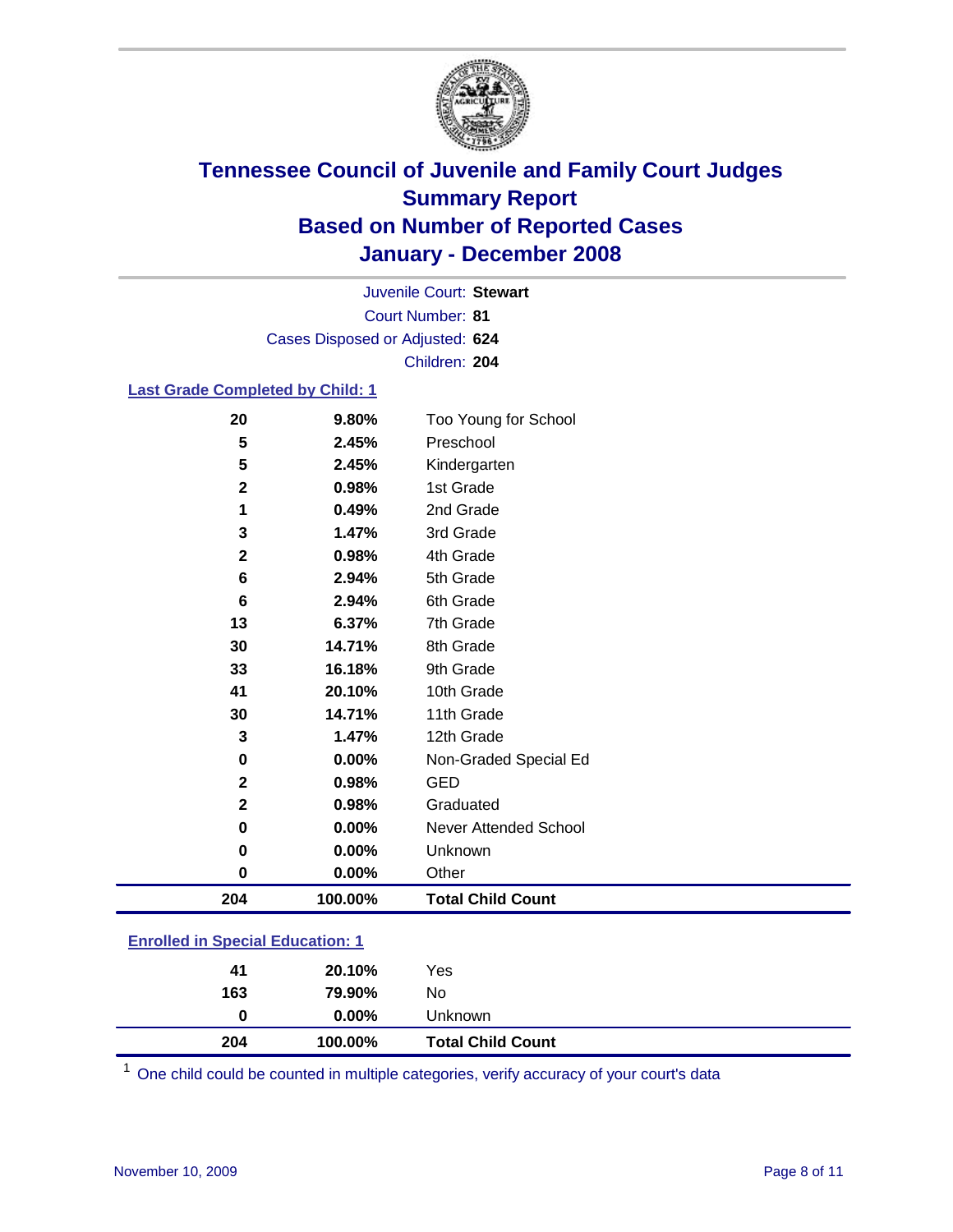

|                              |                                 | Juvenile Court: Stewart   |
|------------------------------|---------------------------------|---------------------------|
|                              |                                 | Court Number: 81          |
|                              | Cases Disposed or Adjusted: 624 |                           |
|                              |                                 | Children: 204             |
| <b>Action Executed By: 1</b> |                                 |                           |
| 522                          | 64.76%                          | Judge                     |
| 0                            | $0.00\%$                        | Referee                   |
| 284                          | 35.24%                          | <b>YSO</b>                |
| 0                            | $0.00\%$                        | Other                     |
| 0                            | $0.00\%$                        | Unknown                   |
| 806                          | 100.00%                         | <b>Total Action Count</b> |

### **Formal / Informal Actions: 1**

| 44  | 5.46%    | Dismissed                                        |
|-----|----------|--------------------------------------------------|
| 4   | 0.50%    | Retired / Nolle Prosequi                         |
| 108 | 13.40%   | <b>Complaint Substantiated Delinquent</b>        |
| 32  | 3.97%    | <b>Complaint Substantiated Status Offender</b>   |
| 11  | 1.36%    | <b>Complaint Substantiated Dependent/Neglect</b> |
| 0   | 0.00%    | <b>Complaint Substantiated Abused</b>            |
| 0   | 0.00%    | <b>Complaint Substantiated Mentally III</b>      |
| 88  | 10.92%   | Informal Adjustment                              |
| 0   | $0.00\%$ | <b>Pretrial Diversion</b>                        |
| 4   | 0.50%    | <b>Transfer to Adult Court Hearing</b>           |
| 0   | $0.00\%$ | Charges Cleared by Transfer to Adult Court       |
| 421 | 52.23%   | Special Proceeding                               |
| 29  | 3.60%    | <b>Review Concluded</b>                          |
| 58  | 7.20%    | Case Held Open                                   |
| 7   | 0.87%    | Other                                            |
| 0   | $0.00\%$ | <b>Unknown</b>                                   |
| 806 | 100.00%  | <b>Total Action Count</b>                        |

<sup>1</sup> If different than number of Referral Reasons (806), verify accuracy of your court's data.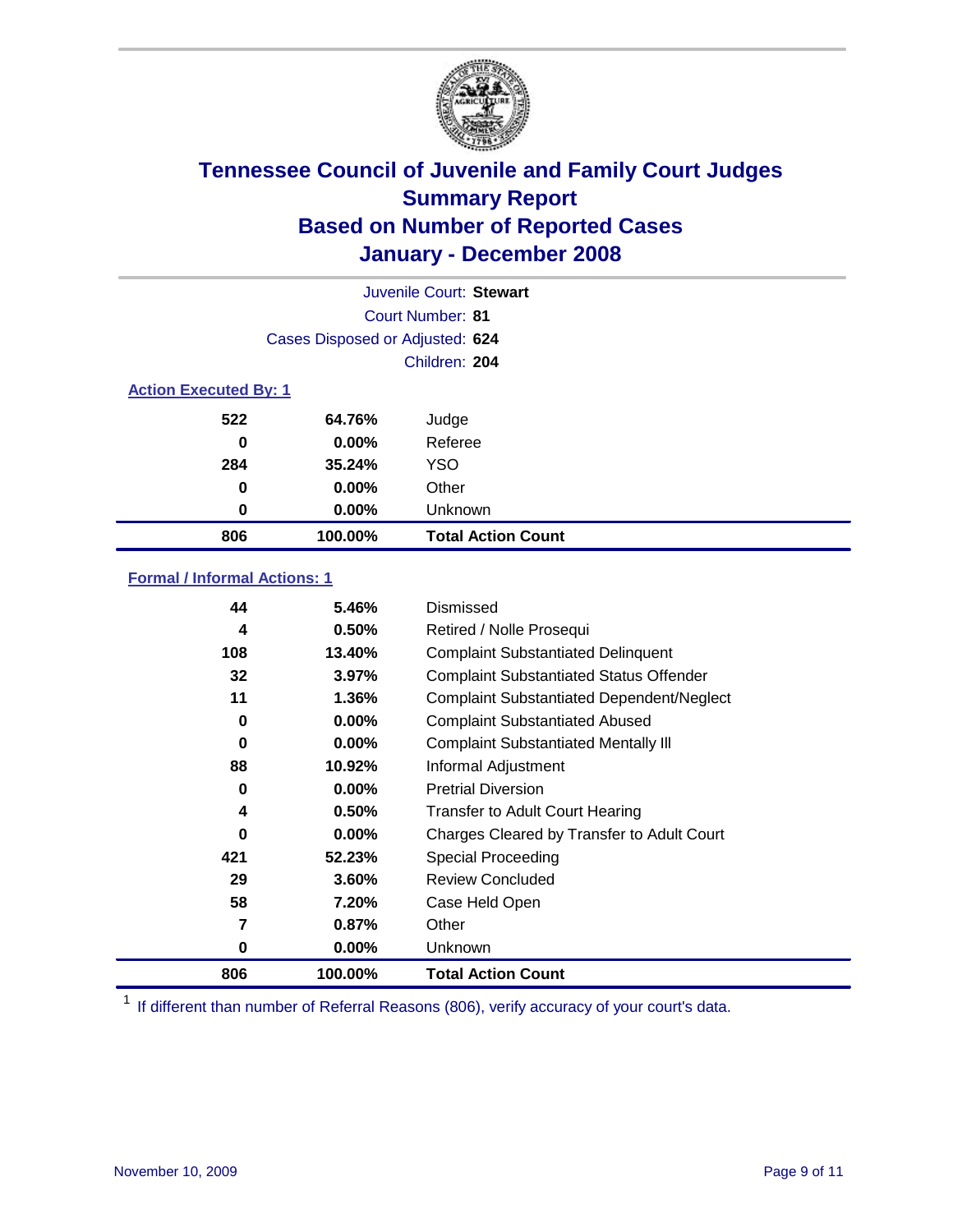

|                       |                                 | Juvenile Court: Stewart                               |
|-----------------------|---------------------------------|-------------------------------------------------------|
|                       |                                 | Court Number: 81                                      |
|                       | Cases Disposed or Adjusted: 624 |                                                       |
|                       |                                 | Children: 204                                         |
| <b>Case Outcomes:</b> |                                 | There can be multiple outcomes for one child or case. |
| 21                    | 1.48%                           | <b>Case Dismissed</b>                                 |
| 1                     | 0.07%                           | Case Retired or Nolle Prosequi                        |
| 215                   | 15.14%                          | Warned / Counseled                                    |
| 303                   | 21.34%                          | Held Open For Review                                  |
| 54                    | 3.80%                           | Supervision / Probation to Juvenile Court             |
| 0                     | 0.00%                           | <b>Probation to Parents</b>                           |
| 0                     | 0.00%                           | Referral to Another Entity for Supervision / Service  |
| 22                    | 1.55%                           | Referred for Mental Health Counseling                 |
| 30                    | 2.11%                           | Referred for Alcohol and Drug Counseling              |
| 1                     | 0.07%                           | <b>Referred to Alternative School</b>                 |
| 0                     | 0.00%                           | Referred to Private Child Agency                      |
| 24                    | 1.69%                           | Referred to Defensive Driving School                  |
| 0                     | 0.00%                           | Referred to Alcohol Safety School                     |
| 18                    | 1.27%                           | Referred to Juvenile Court Education-Based Program    |
| 9                     | 0.63%                           | Driver's License Held Informally                      |
| 0                     | 0.00%                           | <b>Voluntary Placement with DMHMR</b>                 |
| 0                     | 0.00%                           | <b>Private Mental Health Placement</b>                |
| 0                     | 0.00%                           | <b>Private MR Placement</b>                           |
| 0                     | 0.00%                           | Placement with City/County Agency/Facility            |
| 0                     | 0.00%                           | Placement with Relative / Other Individual            |
| 17                    | 1.20%                           | Fine                                                  |
| 55                    | 3.87%                           | <b>Public Service</b>                                 |
| 14                    | 0.99%                           | Restitution                                           |
| $\mathbf 1$           | 0.07%                           | <b>Runaway Returned</b>                               |
| 26                    | 1.83%                           | No Contact Order                                      |
| $\boldsymbol{0}$      | 0.00%                           | Injunction Other than No Contact Order                |
| 9                     | 0.63%                           | <b>House Arrest</b>                                   |
| 2                     | 0.14%                           | <b>Court Defined Curfew</b>                           |
| 12                    | 0.85%                           | Dismissed from Informal Adjustment                    |
| 0                     | 0.00%                           | <b>Dismissed from Pretrial Diversion</b>              |
| 34                    | 2.39%                           | Released from Probation                               |
| 1                     | 0.07%                           | <b>Transferred to Adult Court</b>                     |
| 1                     | 0.07%                           | <b>DMHMR Involuntary Commitment</b>                   |